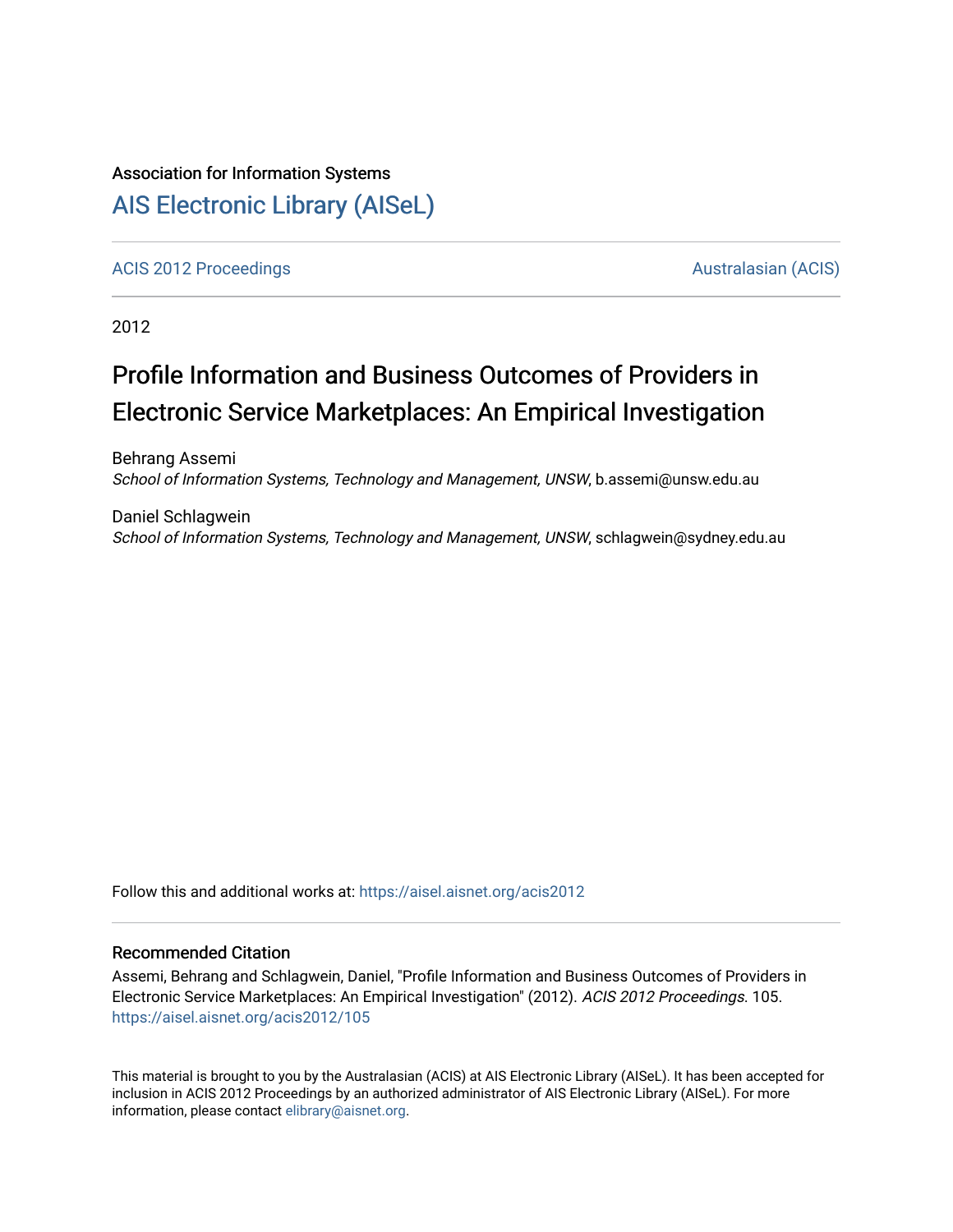# **Profile Information and Business Outcomes of Providers in Electronic Service Marketplaces: An Empirical Investigation**

Behrang Assemi School of Information Systems, Technology and Management University of New South Wales Sydney, Australia Email: b.assemi@unsw.edu.au

Daniel Schlagwein School of Information Systems, Technology and Management University of New South Wales Sydney, Australia Email: schlagwein@unsw.edu.au

### **Abstract**

*Electronic service marketplaces (ESMs) have become major exchange platforms for the online outsourcing of different services – especially software development – to providers. Provider profiles on ESMs encompass extensive information regarding the activities and transactions of providers and they are a main source of information for customers. Such profile information significantly facilitates the relationship development between customers and providers. The existing literature has focused on the impact of the ratings of providers, but so far has not investigated the impact of the other available profile information. Building on the integrated information response model, this study investigates how information presented by providers as well as information provided by the ESM influences the business outcomes of the providers. Based on data collected from one of the major ESMs, we found that profile information indeed has a significant impact on the business outcomes of providers.* 

#### **Keywords**

Electronic service marketplace, ESM profile, information, integrated information response model

# **INTRODUCTION**

Electronic service marketplaces (ESMs) emerged in the early 2000s. They soon became reliable exchange platforms for outsourcing small and medium-sized projects (Radkevitch et al. 2006). The rise of ESMs can be attributed to the economic efficiency of such marketplaces (Kim 2009; Lu and Hirschheim 2011). ESM outsourcing projects often include, but are not limited to, software development projects. An ESM can be defined as an online exchange environment in which customers outsource their service requirements to providers around the world (Kim and Wulf 2009; 2010). The price negotiation is often based on open auctions or private negotiations with a limited number of providers (Radkevitch et al. 2009). Customers and providers in ESMs are typically small to medium-sized enterprises or individuals (Kim and Wulf 2010). As of 2012, the statistics published by four well-known ESMs, Freelancer.com, Elance.com, Guru.com and oDesk.com indicate that over eight million customers and providers are registered and more than 1.25 billion dollars of services have been transacted in these four marketplaces during almost a decade since their establishment (Elance.com 2012b; Freelancer.com 2012; Guru.com 2012; oDesk.com 2012a; b; c; d).

However, many of the providers in ESMs are unable to find customers, transact on a regular basis and survive in these marketplaces (Banker et al. 2011). This is despite the survey findings which indicate that such providers are primarily registering on ESMs for steady work and revenue (e.g., Elance.com 2010; Gandia 2011). As of 2012, less than 10 per cent of providers on Elance.com have gained money during a year (Elance.com 2012a). This indicates the high failure rates of ESM providers (Banker et al. 2011).

Lack of accessible information is a significant impediment to the establishment of trust and negatively affects the customer-provider relationship development process (Pavlou and Dimoka 2006). The basic models of customerprovider relationship development (e.g., Dwyer et al. 1987; Smith and Swinyard 1982) emphasise the significant impact of the information available to customers on their relationship development and commitment towards providers. The current ESM literature has examined the impact of some profile information of providers (e.g., ratings, country of origin and size) on the exchange relationship development from either customer perspectives (e.g., Gefen and Carmel 2008; Kim 2009) or process viewpoints (e.g., Gefen and Carmel 2010; Snir and Hitt 2003). However, the information available to customers on provider profiles encompasses other important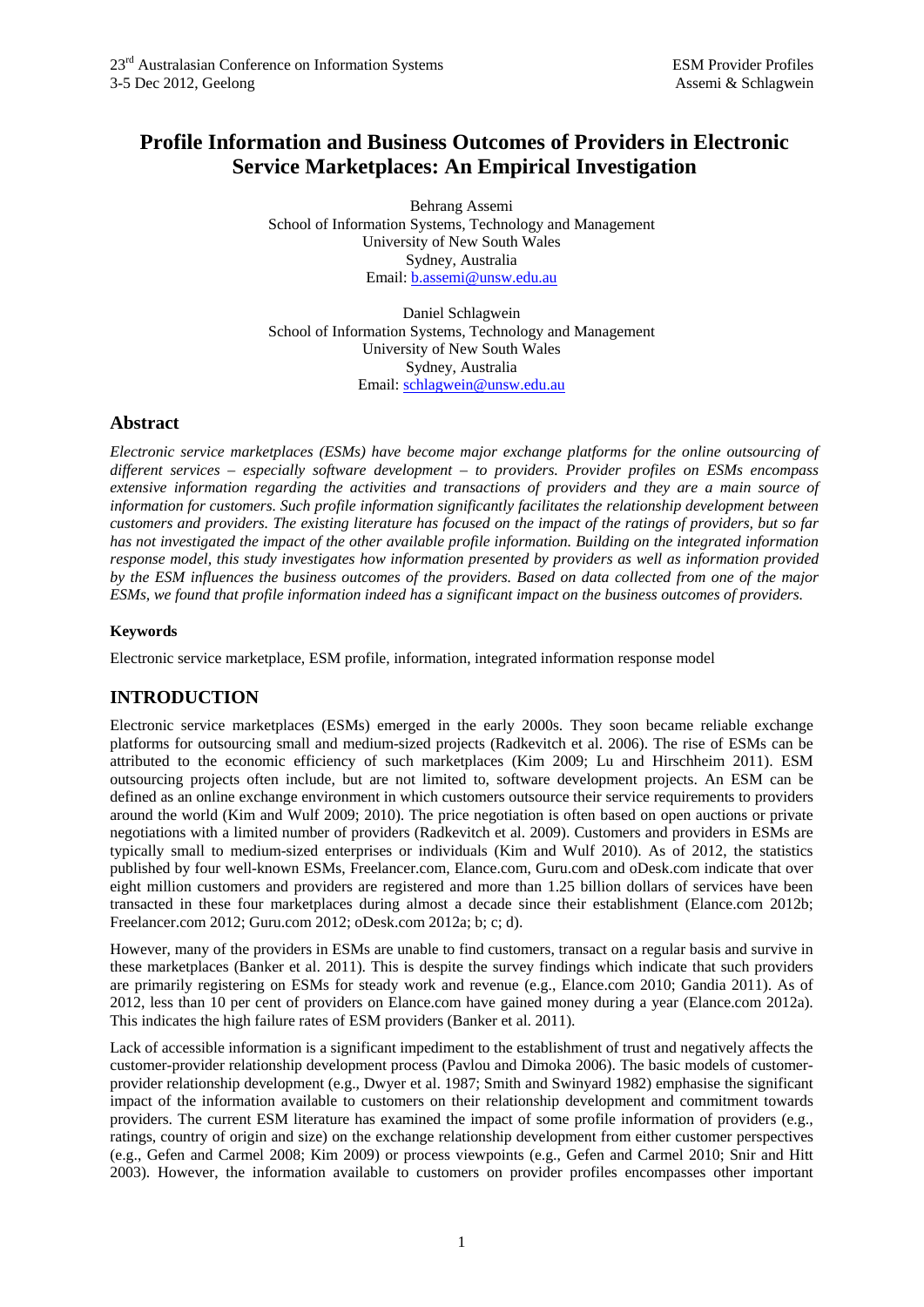elements (e.g., credibility indicators like skill assessment results). Taking a provider-centric perspective, this study extends the existing literature by developing and testing a model of the potential impact of provider profiles on their business outcomes. Hence, the research question of this study is: *"How does the profile information of providers impact on their business outcomes in ESMs?"* The proposed model is based on the integrated information response model (Smith and Swinyard 1982) and tested on a data set from one of the major ESMs.

The remainder of this paper is structured as follows. The next section provides background on the business outcomes of exchange transactions in electronic marketplaces. Then, we discuss the development of a theoretical model based on the integrated information response model. The data collection procedure is explained next, followed by the findings of our data analysis. After that, we discuss the findings in the light of the research question and the existing literature. We conclude with a brief outlook and a research agenda.

# **LITERATURE REVIEW**

The sequence of customer-provider interactions in a typical ESM is usually initiated by a customer. The customer creates an online auction by posting a request for proposal (RFP) for their intended services on the project catalogue. Relying on the profile information of providers and prior exchange relationships, the customer may proactively invite some providers to participate in the auction. The customer can even restrict the auction participants to the invited providers. Subsequently, the providers bid by proposing their technical solution, price and project delivery time. In contrast to online auctioning marketplaces for physical goods (e.g., eBay.com), ESMs usually rely on English reverse auctions in which providers bid only once (Gefen and Carmel 2008). When the auction is closed, the customer awards the project to a service provider who is perceived as providing the best overall fit. The payments to the provider are all made through a dedicated project workspace in the marketplace. After the project, the customer can submit public feedback such as comments and ratings.

Figure 1 illustrates the major flows of information from and to the provider profiles throughout the abovementioned course of customer-provider interactions. ESM providers can publish and update information about their competencies, previous job samples and skill assessment results (self-descriptive, portfolio and skill assessment information in Figure 1) in their profiles. This information is partially verified by the ESM. Provider profiles also reflect the entire history of their transactions in the electronic marketplace, especially the feedback such as text comments and ratings posted by their previous customers (customer feedback in Figure 1). This information which is updated by the marketplace automatically upon its submission by customers (third parties) is completely verified by the ESM. Finally, as illustrated in Figure 1, the ESM system also reflects business outcomes of providers (e.g., their annual revenue) in their profiles.



Figure 1: Flow of information from and to a provider's profile in an ESM (own illustration)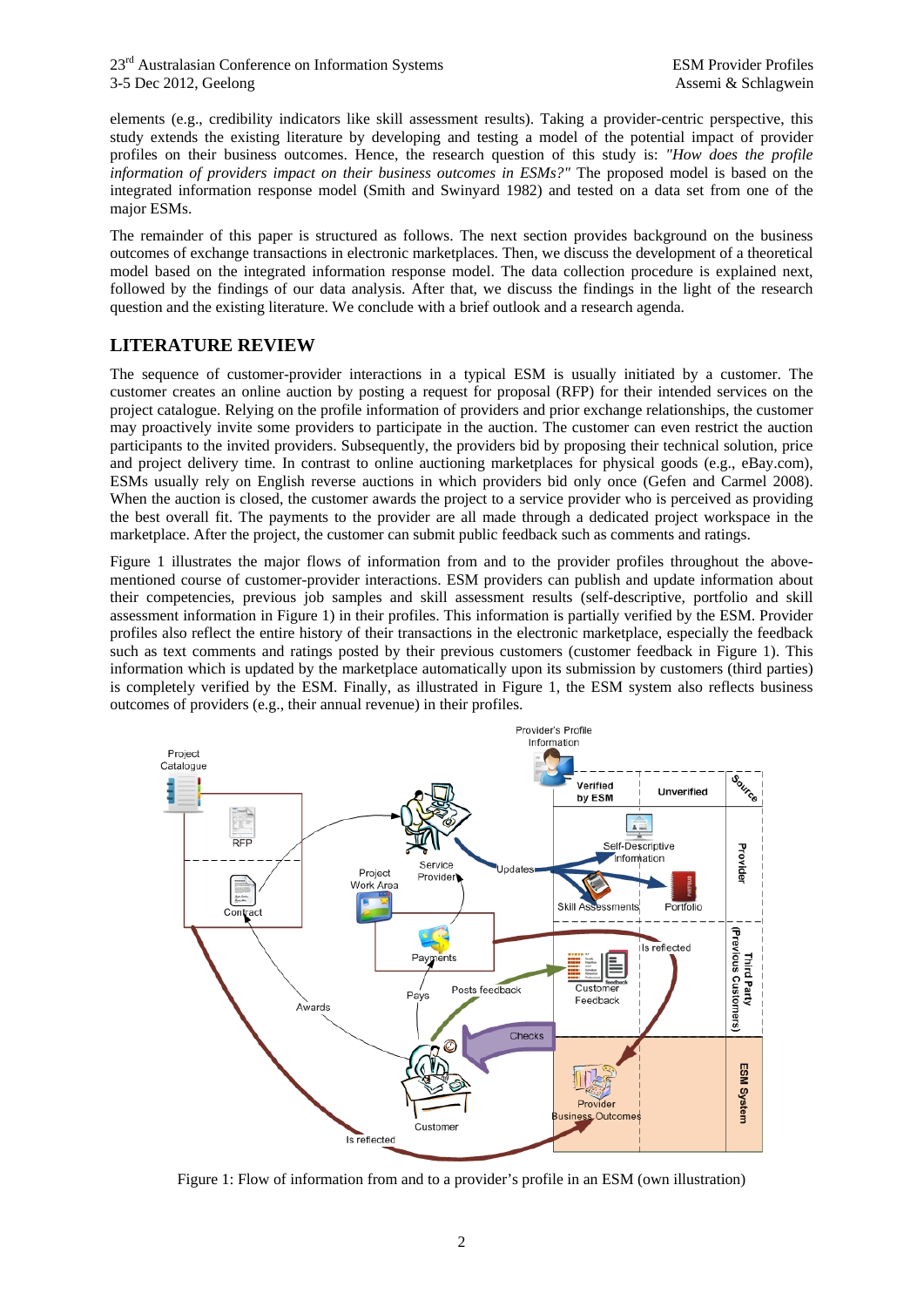Business outcomes of providers significantly influence the participation of both transacting parties in the ESM and, thus, the success of the entire marketplace (Pavlou and Dimoka 2006). Jap (2002) pointed out that the biggest business concern of providers in electronic markets is to increase their revenue with both new and existing customers. Especially for new customers, providers' competencies and reputation need to be presented well in their profiles (Gefen and Carmel 2010).

Taking a customer's perspective, Kim (2009) as well as Gefen and Carmel (2008) investigated some of the economic, cultural and behavioural characteristics of providers reflected in their profiles which potentially influence the vendor selection decision of customers and, thus, the business outcomes of providers in ESMs. Gefen and Carmel (2008) confirmed the significant impact of the economic and cultural differences between customers and providers at the country level, in terms of their purchase power parities (PPPs), their countries as an abstract indicator of the cultural differences among them and their speaking languages, on the vendor selection decision of the customers. Their findings indicated that customers prefer to outsource services to providers from their own country of origin which was also validated by Kim (2009). However, according to Gefen and Carmel (2008), when customers decide to outsource their projects to offshore destinations, they generally prefer to exploit the labour arbitrage by outsourcing these service projects to providers from countries with inferior PPPs. Furthermore, customers from English-speaking countries favour English-speaking providers.

Finally, Kim (2009) illustrated the positive impact of provider ratings and the negative influence of the provider's size on their likelihood of being selected by customers. The study by Gefen and Carmel (2010) also confirmed the significant impact of provider ratings on their business outcomes and provided a more accurate description of this impact from the project's perspective. They showed that the customer's decision to ultimately pay for their projects outsourced to an ESM provider is positively associated with the provider's average rating when it is equal to or higher than a threshold, namely the average rating of the entire electronic marketplace. Therefore, according to Gefen and Carmel (2010), the average ratings of providers in an ESM possess a 'triggering effect' on the ultimate payment of their customers.

What is missing in the literature is a further investigation of the other information presented in provider profiles on ESMs. So far, only some parts of the information available on ESM provider profiles (mainly ratings) have been studied by the existing literature. Furthermore, few studies have adopted a provider-centric (as opposed to customer-centric) perspective towards the investigation of ESM profiles.

# **THEORETICAL FRAMEWORK**

In this section, the 'integrated information response model' proposed by Smith and Swinyard (1982) is briefly explained and adapted to the ESM context to support theorising the association between the provider's profile information and the customer's purchasing behaviour towards the provider. The model suggests that a customer's exposure to information about a supplier (provider) forms their 'awareness' about the supplier. This awareness is the main source of the customer's beliefs and attitudes towards the supplier and determines the sequence of their subsequent behavioural responses to the supplier.

According to Smith and Swinyard (1982), the three main stages of a customer's response to the information about a supplier include 'cognition', 'affect' and 'conation', and the sequence of these stages differs based on the perceived credibility of the information. The model emphasises that a customer's response sequence is always initiated by their cognition of the supplier which is formed by relying on the accessible information about the supplier. The customer's cognition is associated with their emerging beliefs about the supplier, namely their likelihood of attributing specific characteristics (e.g., trustworthiness) to the supplier. When the information is perceived as less credible by the customer, their cognition is associated with doubt and 'lower order beliefs' about the supplier. These beliefs potentially persuade the customer to collect more information about the supplier by direct negotiation or a trial exchange conation with the supplier through which the customer's higher order beliefs and attitudes can be established. In contrast, whilst the information is perceived as highly credible by the customer (e.g., due to a third party's validation or prior experience with the supplier), the customer's cognition is associated with their higher order beliefs about the supplier. Such beliefs affect the customer by causing their higher order liking, preference and conviction attitudes towards the supplier which, in turn, can lead them to commitment conation.

Furthermore, Smith and Swinyard (1982) argued that the information source is an important determinant of the information's perceived credibility and acceptance by customers. They classified the information source into internal (or direct) and external categories. A customer's direct experience or a trustworthy, third-party information provider (e.g., an ESM system) can represent an internal source of information. In contrast, an information provider who is suspected of presenting information biased by their self-interest (e.g., service suppliers themselves) can be classified as an external source of information. Finally, whilst information obtained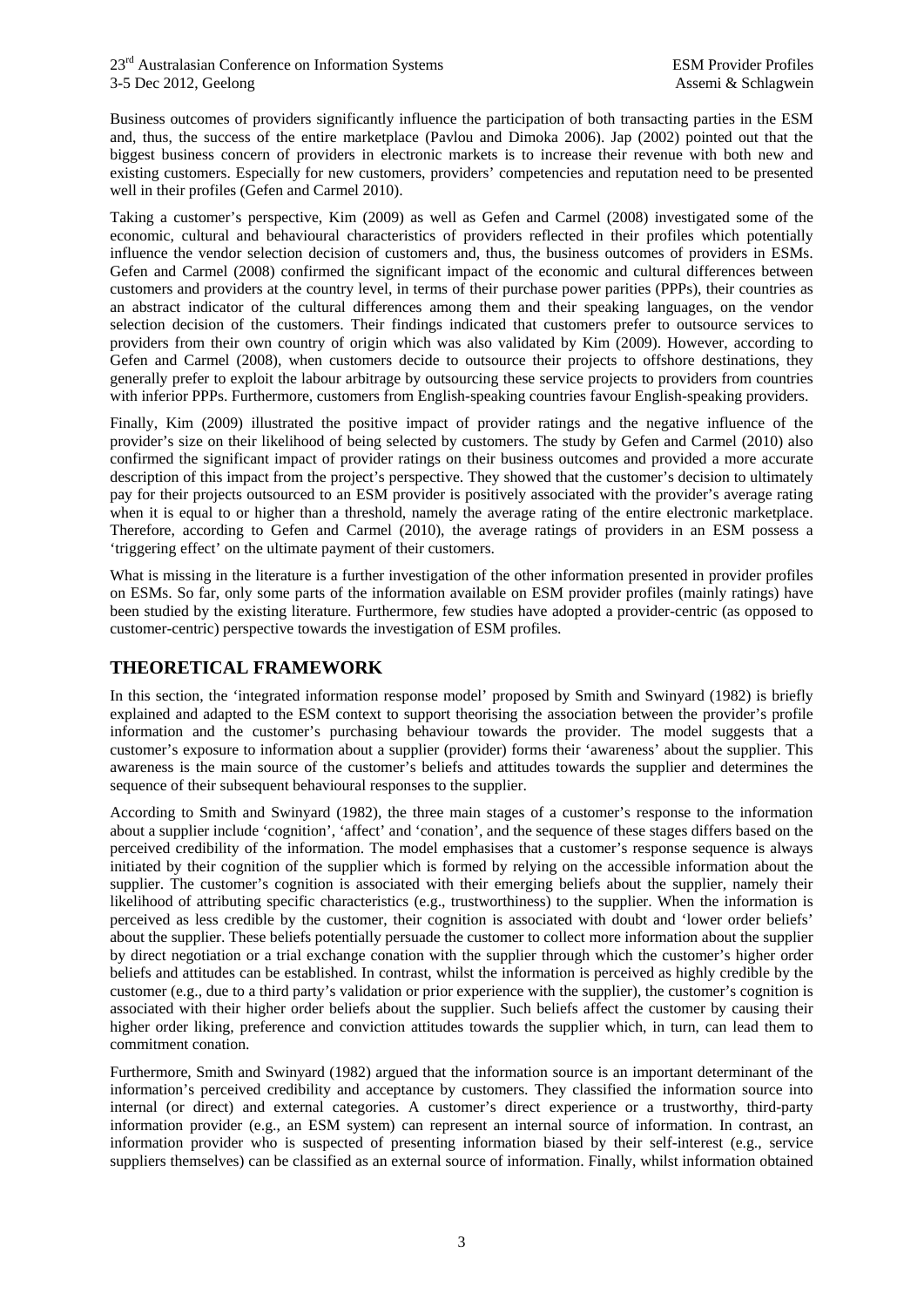from an internal source is potentially perceived as highly credible, the customer's suspicion of information bias can weaken the perceived credibility of information acquired from an external source.

In conclusion, it can be argued that provider profiles can significantly influence their business outcomes in ESMs. On the one hand, information within these profiles can persuade customers to conduct trial exchange transactions with the corresponding providers when the customers perceive it as less credible. External information, such as the profile information which is published by providers themselves, is potentially associated with less credibility. On the other hand, the profile information of ESM providers can cause customers to repeatedly transact with the same providers when they perceive it as highly credible. The internal information, e.g. supplier ratings which are provided by third parties, is possibly considered as highly credible by customers.

Relying on the theoretical foundation presented above, the association between a provider's profile information and their ultimate business outcomes in an ESM can be hypothesised by the conceptual model illustrated in Figure 2. The provider's profile information, which is classified into two distinct categories of internal and external information based on its source, represents the two categories of independent variables (IVs). Two principal hypotheses theorise the association between these variables and the business outcomes of the provider in terms of their annual revenue. The hypotheses are further justified based on the findings of the literature.



Figure 2: Research model

Various approaches are used to measure business outcomes. According to Misra (2004), a provider's outcomes in outsourcing arrangements can be measured at different levels of analysis. At the business level, which is the highest level of analysis, researchers have mainly applied revenue as the indicator of a provider's outcomes (e.g., Dibbern et al. 2004; Levina and Ross 2003; Misra 2004), whereas other indicators such as profit (Levina and Ross 2003; Misra 2004), return on investment (Misra 2004), number of customers (Misra 2004) and number of contracts or sales volume (Clark 2007; Levina and Ross 2003) have also been used in the literature. In this study, a provider's revenue over a year is used as a dependent variable. The other measures of a provider's business achievements, such as profit or return on investment, are more complex to calculate, whilst organisations also prefer to conceal them. Moreover, these measures are not available in ESMs.

As discussed above, the information in ESM provider profiles, which is published and updated by the providers themselves, can be categorised as external. Although some parts of this information may be verified by the ESM upon the providers' request, providers still possess complete control over the public availability of different aspects of this information in their profiles. The main components of this information in a provider's profile which are common across different ESMs include the provider's experience in the ESM (in terms of their length of membership), certificates, portfolio of work samples, skill assessment results and total number of credentials (e.g., references) verified by the ESM. Thus, the provider's ESM experience, number of certificates, number of portfolio items, number of skills assessed as being in the top 10 per cent of providers in the ESM and number of verified credentials are incorporated in the research model as the indicators of external information. These indicators are 'formative' (Chin 1998) because their combination forms the external information as a latent construct, they are not correlated and they do not always change in the same way, when the external information is altered.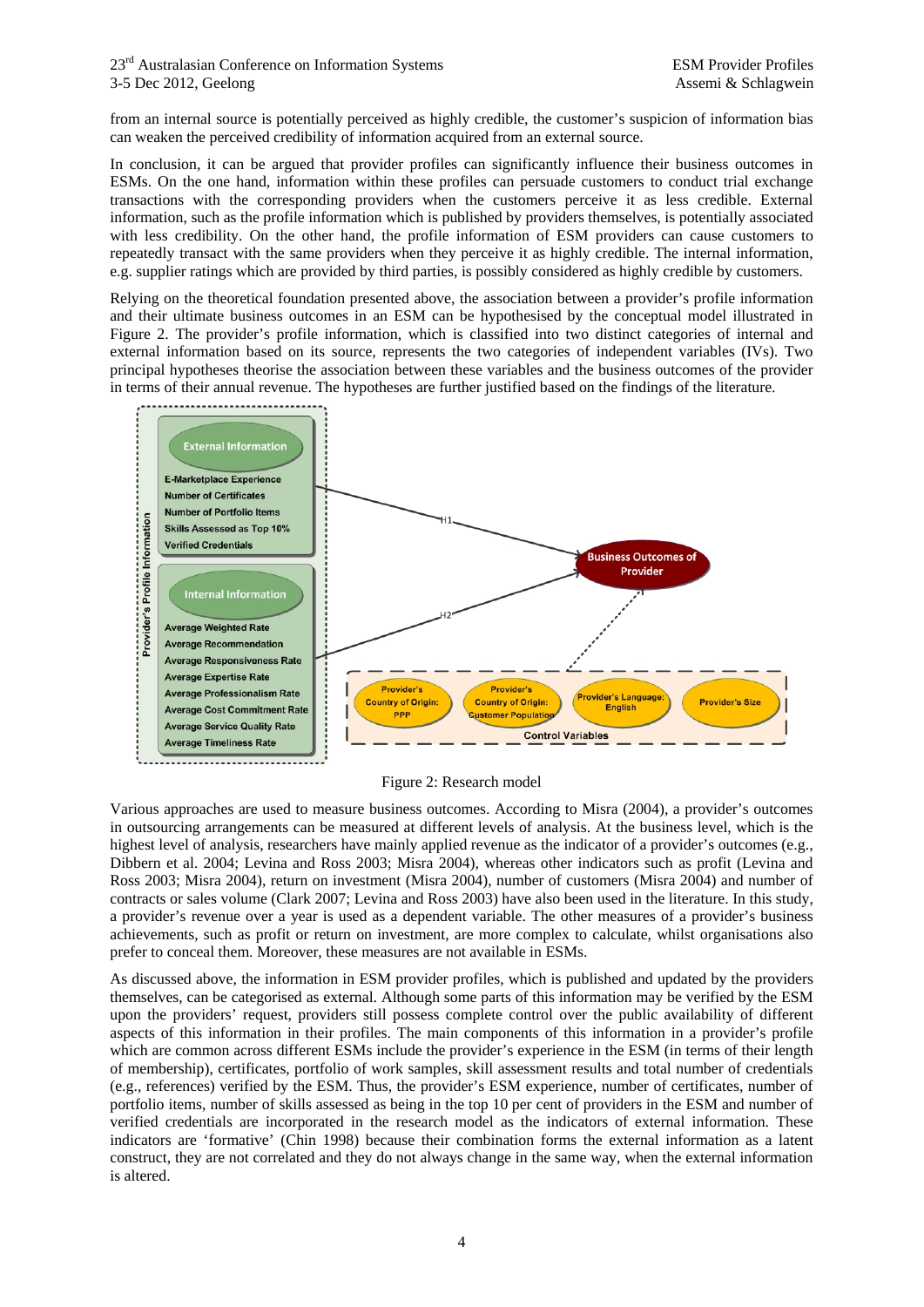The external information components in an ESM provider's profile indicate the extent of their trustworthiness and, thus, potentially influence the provider's business outcomes. In fact, whilst 'benevolence', 'integrity' and 'competency' are often considered by the literature as the three major aspects of a provider's trustworthiness (Zhong and Shao 2006), the external information components mainly imply the possession of technical abilities and experience by the provider, namely the provider's competence. Furthermore, the perceived trustworthiness of a provider in an electronic marketplace can significantly influence the business outcomes of the provider (Gefen and Carmel 2010; Kim et al. 2009), primarily through decreasing the perceived risks and uncertainty related to transacting with the provider and by encouraging customers to conduct such transactions (Gefen 2002; Palvia 2009; Wang and Chiang 2009). Therefore,

#### *H1: The more positive the external information of a provider's profile in presenting their competency over a certain period of time, the better business outcomes the provider attains in the ESM in terms of revenue over that period.*

Feedback ratings, recommendations and text comments submitted by an ESM provider's previous customers constitute another portion of information in their profile which can be classified as internal information. This information is automatically updated by the ESM without any intervention by the provider. Whilst customers can rate the provider in some predetermined categories which are common across the well-known ESMs, the average rating for each of these categories is included in the research model as an indicator of internal information. These categories consist of responsiveness (or communication), expertise, professionalism (or cooperation), cost commitment, service quality and timeliness. Furthermore, the average customer recommendation and the average overall rating of the provider across all projects (which is weighted by the project values) are also published on the provider's profile and, consequently, they are incorporated in the research model, both as indicators of internal information as well.

The internal information of an ESM provider's profile indicates the level of customer satisfaction with the provider. According to Palvia (2009), a customer's single-transaction satisfaction with a provider is their instant post-transaction affective response to their beliefs about the provider formed during their latest pre-transaction as well as transaction experience with the provider. Whereas perceived service quality, responsiveness, reliability in terms of expertise and timeliness, professional behaviour like compensation and commitment of an electronic provider are major determinants of customer satisfaction in e-commerce (Chiou et al. 2009; Gefen 2002), feedback ratings across these factors constitute the primary method through which customers express their satisfaction after each single transaction with providers in ESMs. The overall satisfaction of a customer with a provider, which is their aggregate evaluation of their previous transactions with the provider (Chiou et al. 2009), can be estimated by the average of the ratings they have already assigned to the provider (Shen 2008). The internal information indicators measure different aspects of customer satisfaction and may vary differently as the result of a change in their latent construct. Therefore, these indicators are also considered 'formative', as suggested by Chin (1998).

Relying on the findings of the existing literature on e-commerce, it can be argued that the internal information on an ESM provider's profile potentially influences the provider's business outcomes in terms of their annual revenue. It has been shown in the literature that a provider's positive ratings and recommendations on online shopping websites and electronic marketplaces for physical goods are positively associated with both frequency and value of transactions and, thus, the provider's business outcomes (Gefen and Carmel 2010; Pavlou and Dimoka 2006; Shen 2008; Zhang and Dellarocas 2006). This association is mainly attributed to the perceived trustworthiness and reputation of the provider implied by their previous satisfactory relationships with their customers (Wang and Chiang 2009). Consequently,

#### *H2: The more positive the internal information of a provider's profile in presenting their previous customers' satisfaction over a certain period of time, the better business outcomes the provider attains in the ESM in terms of revenue over that period.*

Finally, three characteristics of ESM providers are included in the analysis as four control variables (shown in Figure 2), relying on the discussions in the literature review section. In this research, we are not interested in the likely impact of these characteristics on the provider's business outcomes. Hence, we have incorporated them in the analysis to control their effect. The provider's size is included as a control because Kim (2009) illustrated its negative impact on the likelihood of that provider being selected by ESM customers. The provider's country of origin and language are included as controls because ESM customers prefer to outsource their services to providers from their own country and, when they decide to outsource their projects to offshore destinations, they favour providers from lower PPP and/or English-speaking countries (Gefen and Carmel 2008). Indeed, providers from English-speaking countries, those from countries with large customer populations and those who are located in lower PPP countries potentially obtain better business outcomes.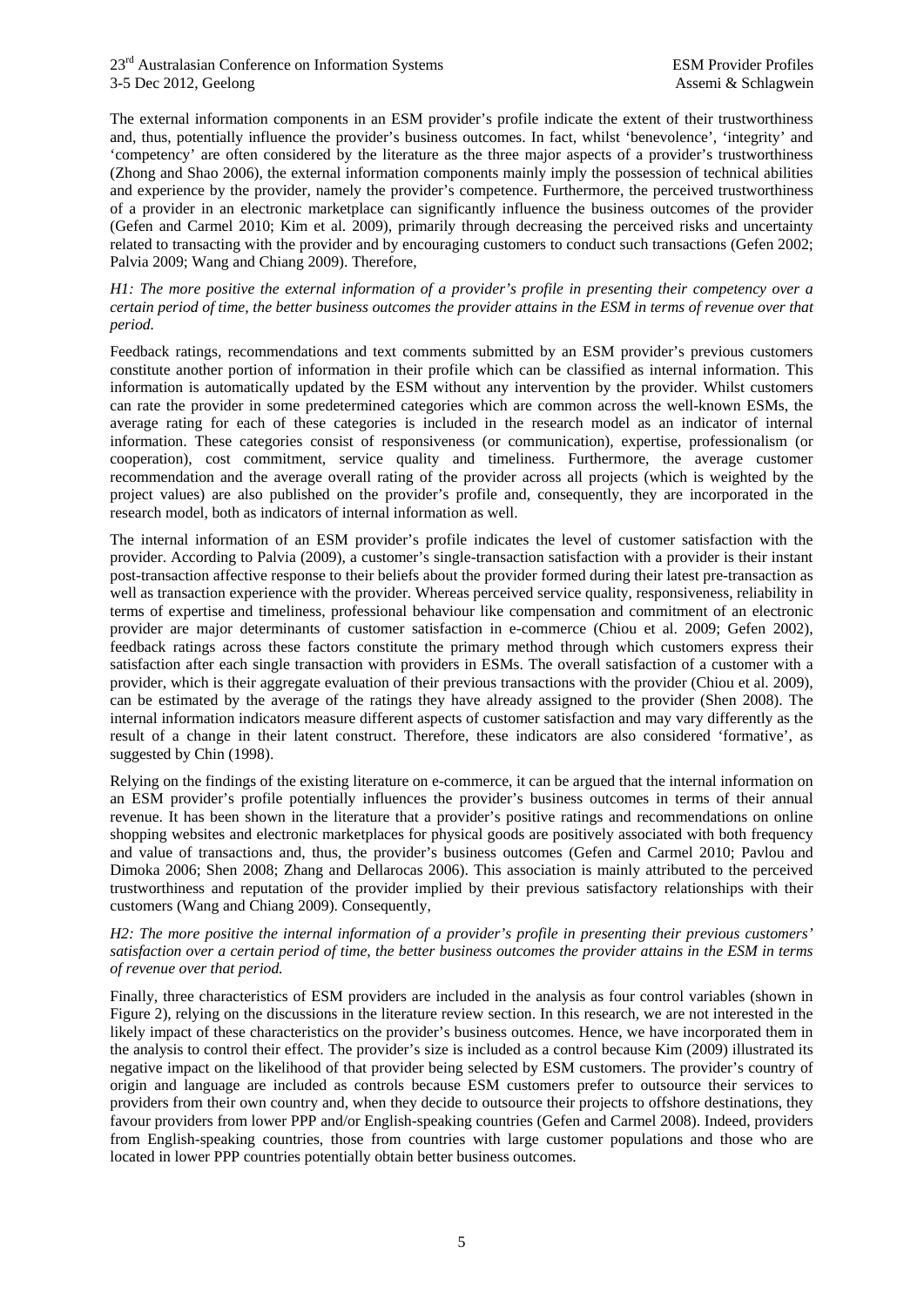# **RESEARCH METHOD**

The data were collected from one of the largest ESMs, in November 2011. It includes the profiles of all service provider companies who possessed an annual revenue of US\$50,000 or more at the time of the data collection within the category of 'Programming'. As the annual revenues of some providers were private, the ordered list of the providers based on their earnings was retrieved first and the private revenues in the list were estimated by the average of the first above and the first below known earnings. The value of all other measures was extracted from the provider profiles for the 12-month period prior to the data collection. The original data set included 225 provider profiles. After excluding eight cases that did not possess any provider ratings, 217 provider profiles remained for the analysis.

This study assumes that the provider profiles' data collected, reasonably indicates the patterns of data at other ESMs because of a high level of similarity among these marketplaces, although generalisation of results to other marketplaces needs further investigation. Furthermore, because of their intrinsic customisability and intangibility, software development services can be representative of other types of services (Kim and Wulf 2009; 2010). The software development categories in ESMs possess the highest level of user (i.e., both customer and provider) participation compared to other categories of services (Elance.com 2011; Snir and Hitt 2003). The collected data encompass comprehensive and accurate descriptions of variables. Therefore, precise coefficients and fit indices are expected for the data set, as is the case for the secondary data analysis (Gefen and Carmel 2008; Tomlinson-Keasey 1993).

The data analysis was performed using partial least squares (PLS). PLS has become increasingly popular in information systems (IS) research during the past decade, mainly owing to its ability to evaluate complex structural models with both reflective and formative constructs relying on small to medium-sized samples with any kind of distribution (Hair et al. 2010; Urbach and Ahlemann 2010). It is a second-generation multivariate technique that allows researchers to specify and simultaneously estimate the relationships among multiple constructs (i.e., independent and dependent variables) and the indicators of each construct in a single theoretical model (Haenlein and Kaplan 2004; Hair et al. 2010). Therefore, PLS examines the associations in the theoretical model, while at the same time evaluating the measurement model specified for each construct (Urbach and Ahlemann 2010).

To assess the proposed hypotheses, a PLS bootstrapping analysis was performed with 1,000 samples and the seed number of zero. The sample size of 217 was adequate for the PLS analysis because it should be at least 10 times the largest number of structural paths heading to a construct in the model (Chin 1998), namely 80 for this study. As the variance inflation factors (VIFs) were all less than 10, multicollinearity was not a significant concern (Hair et al. 2010).

## **FINDINGS**

The results are illustrated in Figure 3. As shown, the dependent variable is significantly associated with the external information ( $p < 0.001$ ) which means that the first hypothesis is strongly supported. The second hypothesis is rejected, although the path coefficient of the relationship between the internal information and the dependent variable is significant. In fact, contrary to the proposed hypothesis, a negative coefficient was estimated for the path. In summary, along with the two control variables which have significant impact on the dependent variable, the independent constructs explain 51.3 per cent of the variance in the business outcomes of the provider.



Figure 3: Partial least squares (PLS) results

Table 1 demonstrates the weights and t-values for each of the indicators of our research model. As shown in the table, the number of portfolio items and the provider skills assessed as in the top 10 per cent with weights at 0.399 (t-value = 2.104) and 0.471 (t-value = 2.714) demonstrate a significant contribution to their related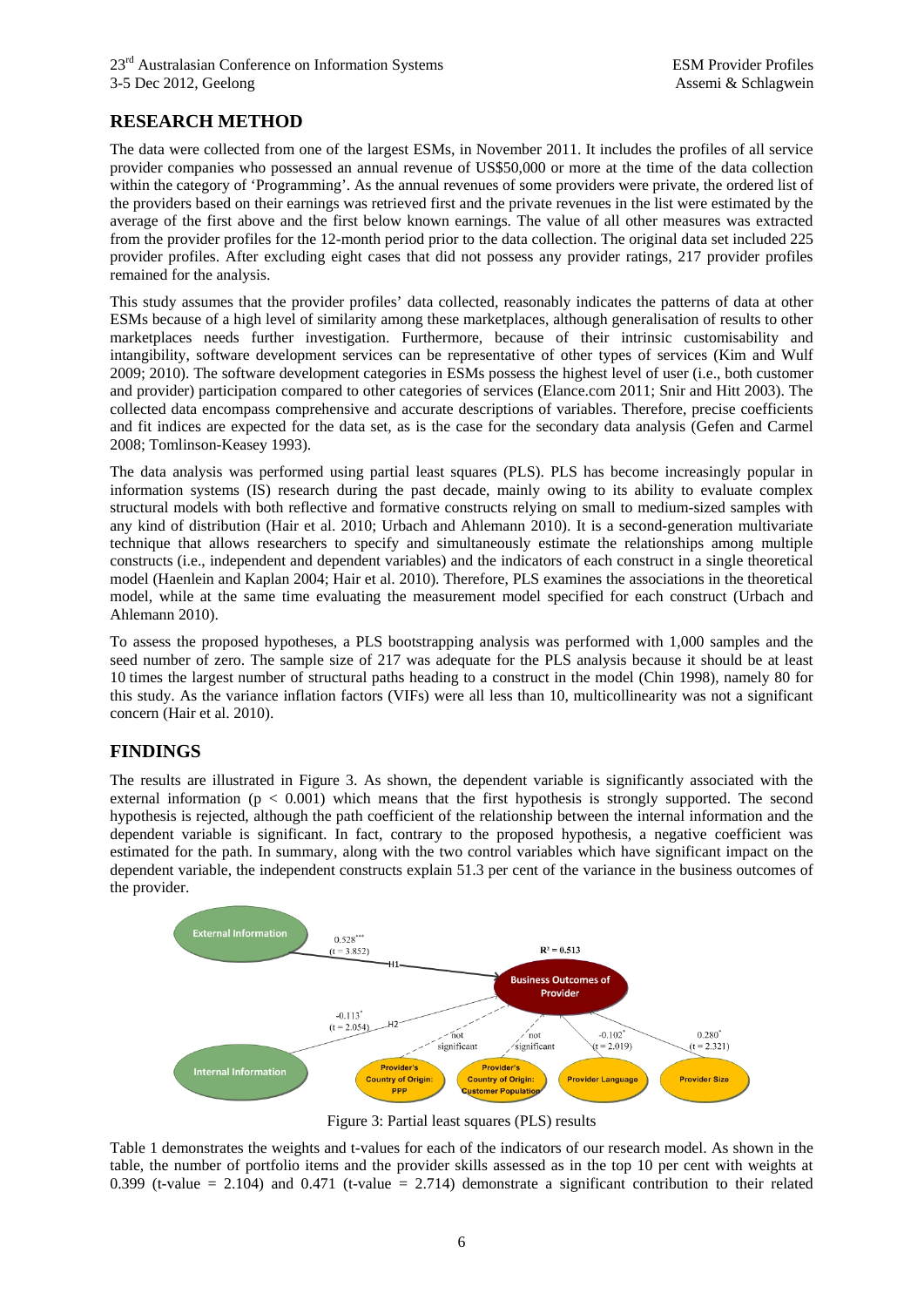construct (i.e., external information). Similarly, the average weighted rating and the average cost commitment rate with weights at  $-0.517$  (t-value = 2.240) and 1.086 (t-value = 3.319) contribute significantly to their respective construct (i.e., internal information) and, thus, they are the main cause of the significant, negative relationship between internal information and the provider's business outcomes. The remainder of the items do not contribute significantly to their corresponding constructs.

| Construct                                                   |                                     | Weight     | t-value |
|-------------------------------------------------------------|-------------------------------------|------------|---------|
| Information<br>External<br>(Formative)<br>$Max$ VIF = 2.298 | Number of Portfolio Items           | $0.399*$   | 2.104   |
|                                                             | Verified Credentials                | 0.199      | 1.325   |
|                                                             | Number of Certificates              | 0.115      | 1.017   |
|                                                             | E-Marketplace Experience            | 0.215      | 1.912   |
|                                                             | Skills Assessed as Top 10%          | $0.471***$ | 2.714   |
| Information<br>Internal<br>(Formative)<br>$Max$ VIF = 6.627 | Average Recommendation              | 0.518      | 1.580   |
|                                                             | <b>Average Weighted Rating</b>      | $-0.517$ * | 2.240   |
|                                                             | <b>Average Service Quality Rate</b> | $-1.022$   | 1.850   |
|                                                             | <b>Average Timeliness Rate</b>      | 0.390      | 1.213   |
|                                                             | Average Responsiveness Rate         | $-0.415$   | 1.190   |
|                                                             | Average Expertise Rate              | 0.186      | 0.468   |
|                                                             | Average Professionalism Rate        | 0.199      | 0.651   |
|                                                             | <b>Average Cost Commitment Rate</b> | $1.086***$ | 3.319   |

# **DISCUSSION**

The objective of this study was to evaluate the association between the common pieces of information in provider profiles and providers' ultimate business outcomes in ESMs. The estimated model supported the relationship between some aspects of this information and the annual revenue of ESM providers. In fact, the results illustrated the significant contribution of external information to the providers' business outcomes, whilst they did not support the significant, positive impact of internal information on these outcomes. These results can be further explained by applying the integrated information response model.

The external information of a provider's profile significantly influences their business outcomes in an ESM. As discussed before, this information is provided and updated by the provider. Customers potentially consider this part of the profile information as less credible. According to the integrated information response model, such information can persuade customers to enter into trial exchange transactions with the provider, mainly to collect more information about them through direct experience (Smith and Swinyard 1982). These trial transactions cause increases in the provider's annual revenue, as demonstrated by the results.

Among the external information pieces in a provider's profile, the number of portfolio items and the skills assessed as being in the top 10 per cent contribute significantly to their corresponding construct. Both of these items illustrate the technical capabilities of the provider and, thus, indicate their level of trustworthiness. Therefore, it can be argued that these two items form the customers' beliefs about the ability and trustworthiness of the provider. This initial trust can lead customers to trial transactions with the provider (Smith and Swinyard 1982).

By contrast, the internal information in a provider's profile does not significantly contribute to their business outcomes. This information is provided by customers who have transacted with the provider and mainly indicates their level of satisfaction. Because the source of this information is neutral third parties, it is potentially perceived as highly credible by customers. As asserted by the integrated information response model, such information forms the higher order beliefs and attitudes of customers and ultimately results in their loyalty towards the provider (Smith and Swinyard 1982). Our results implicitly indicate that customer loyalty does not significantly influence provider revenues in ESMs because internal information is not positively associated with the annual revenue of providers. This finding conforms to the results achieved in online auctioning marketplaces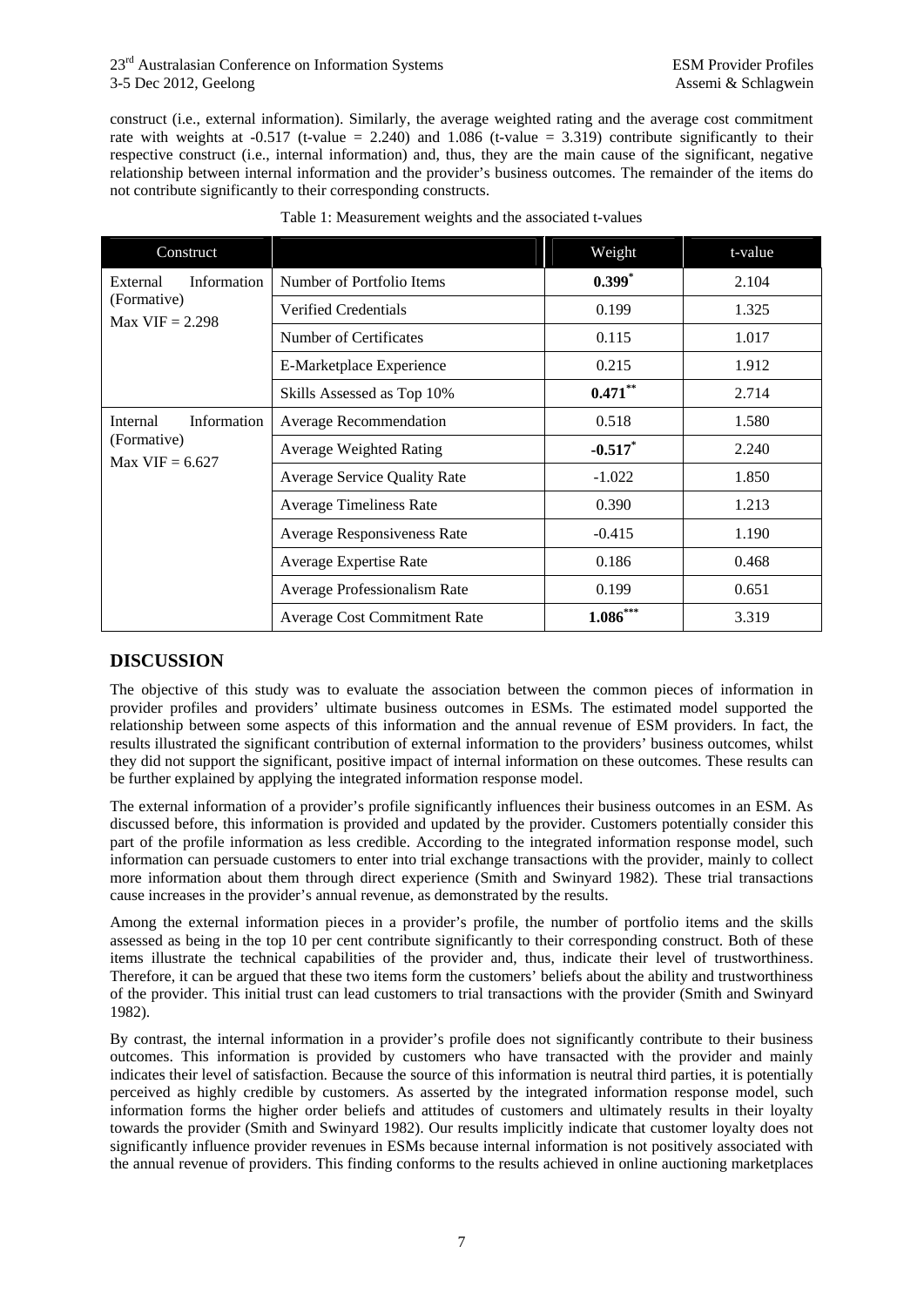for physical goods. According to Kim and Wulf (2009), customer loyalty is not a significant determinant of sellers' outcomes in online auctioning marketplaces, such as eBay.com.

The significant negative relationship between internal information and the provider's business outcomes can be attributed mainly to the number of their projects and ratings. In fact, a provider's revenue in an ESM is potentially associated with the number of their projects, considering the relatively small and similar size of the projects in these marketplaces (Radkevitch et al. 2006). A provider with a higher level of revenue potentially possesses more projects and ratings. Accordingly, the likelihood of possessing some low ratings is greater for such a provider. Therefore, providers with a higher level of revenue are more likely to possess lower average ratings as illustrated in our results.

### **CONCLUSIONS**

This study set out to reveal the impact of ESM profile information on the business outcomes of providers. We classified the main pieces of information into two distinct categories (i.e., internal and external information) and theorised their impact on the business outcomes of providers, relying on the integrated information response model. The results indicated that the external profile information, which is published by the providers themselves, significantly influences their ultimate outcomes, whilst the internal information in their profiles (i.e., ratings) does not significantly contribute to their outcomes. The findings of this research emphasise the significance of the portfolio of work samples and the skill assessment results presented in provider profiles to their ultimate business outcomes in terms of their annual revenue. Whilst the applied theory can explain the results of this research, further investigation of ESM provider profiles is required to better understand the impact of the profiles' information on the purchasing behaviour and attitudes of customers towards providers.

### **REFERENCES**

- Banker, R., Wattal, S., and Iny, H. 2011. "Determinants of Firm Survival in E-Markets: An Analysis with Software Service Providers," 44th Hawaii International Conference on System Sciences (HICSS), pp. 1-7.
- Chin, W.W. 1998. "The Partial Least Squares Approach to Structural Equation Modeling," in: Modern Methods for Business Research, G.A. Marcoulides (ed.). Mahwah, New Jersey: Lawrence Erlbaum Associates, pp. 295-336.
- Chiou, J.S., Wu, L.Y., and Sung, Y.P. 2009. "Buyer Satisfaction and Loyalty Intention in Online Auctions: Online Auction Web Site Versus Online Auction Seller," Journal of Service Management (20:5), pp 521-543.
- Clark, B. 2007. "Measuring Marketing Performance: Research, Practice and Challenges," in: Business Performance Measurement: Unifying Theories and Integrating Practice, A. Neely (ed.). New York, US: Cambridge University Press.
- Dibbern, J., Goles, T., Hirschheim, R., and Jayatilaka, B. 2004. "Information Systems Outsourcing: A Survey and Analysis of the Literature," Data Base for Advances in Information Systems (35:4), pp 6-98.
- Dwyer, F.R., Schurr, P.H., and Oh, S. 1987. "Developing Buyer-Seller Relationships," The Journal of Marketing (51:2), pp 11-27.
- Elance.com. 2010. "Elance Freelance Talent Report: A Look at the Demographics, Satisfaction Leveles and Expectations of Online Freelancers." Retrieved 16/04/2012, 2012, from Expectations of Online Freelancers." Retrieved 16/04/2012, 2012, from https://www.elance.com/p/freelance-talent-report.html
- Elance.com. 2011. "Elance Online Employment Report." Quarter 3 2011. Retrieved 19/07/2012, 2012, from https://www.elance.com/q/oer-test
- Elance.com. 2012a. "Elance Contractors." Retrieved 13/04/2012, 2012, from https://www.elance.com/r/contractors/s-earningsSort/o-1
- Elance.com. 2012b. "Elance Online Employment Report." Retrieved 02/05/2012, 2012, from https://www.elance.com/q/online-employment-report
- Freelancer.com. 2012. "About Freelancer.Com." Retrieved 02/05/2012, 2012, from http://www.freelancer.com/info/about.php
- Gandia, E. 2011. "2011 Freelance Industry Report: Data and Analysis of Freelancer Demographics, Earnings, Habits and Attitudes," International Freelancers Academy.
- Gefen, D. 2002. "Customer Loyalty in E-Commerce," Journal of the Association for Information Systems (3:1), p 2.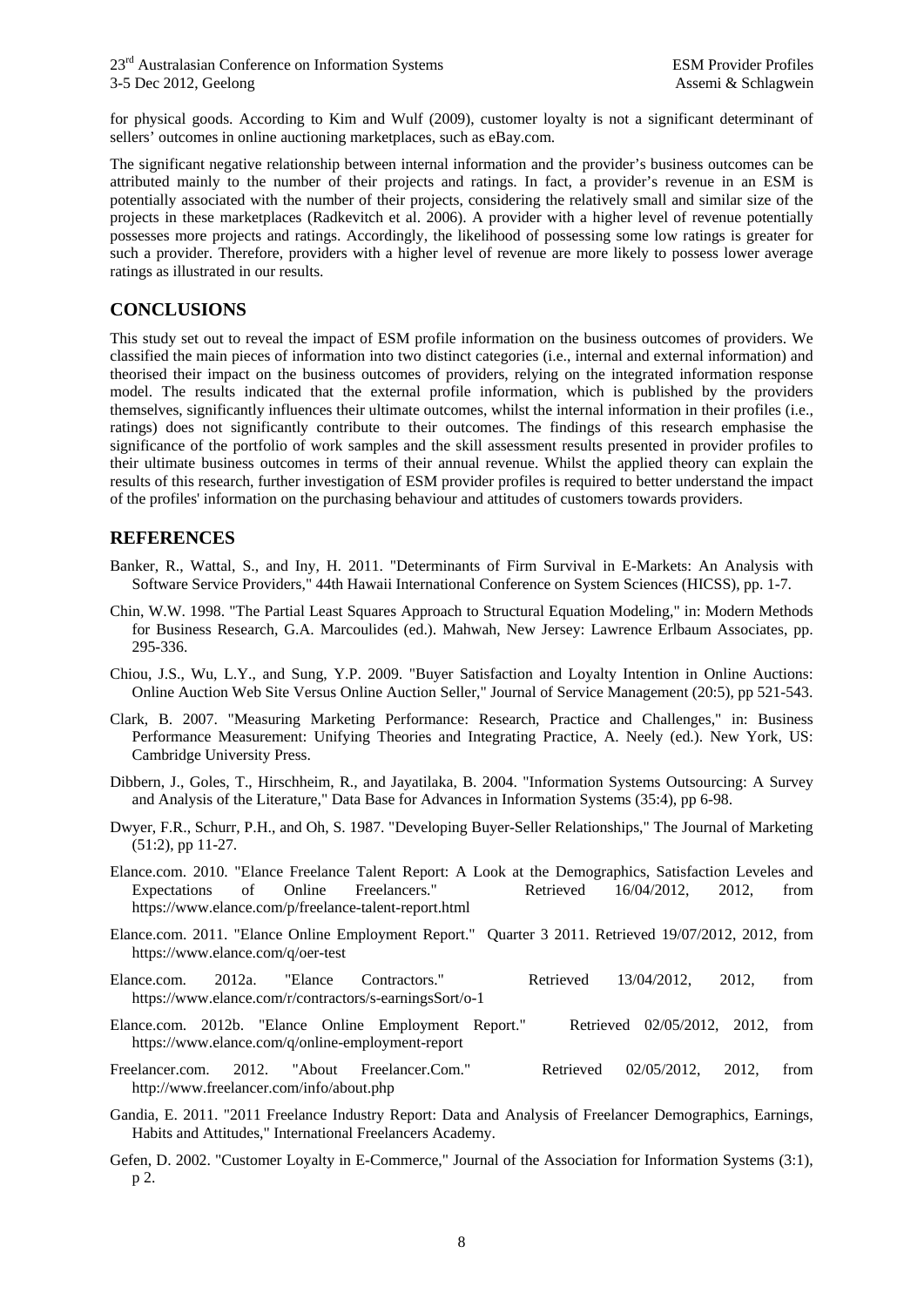- Gefen, D., and Carmel, E. 2008. "Is the World Really Flat? A Look at Offshoring at an Online Programming Marketplace," MIS Quarterly (32:2), pp 367-384.
- Gefen, D., and Carmel, E. 2010. "Does Reputation Really Signal Potential Success in Online Marketplaces, or Is It Only a Trigger?," MCIS 2010.
- Guru.com. 2012. "Guru Freelancers." Retrieved 02/05/2012, 2012, from http://www.guru.com/pro/index.aspx
- Haenlein, M., and Kaplan, A.M. 2004. "A Beginner's Guide to Partial Least Squares Analysis," Understanding Statistics (3:4), pp 283-297.
- Hair, J.F., Anderson, R., Black, B., Babin, B., and Black, W.C. 2010. Multivariate Data Analysis: A Global Perspective. Upper Saddle River, N.J. ; London: Pearson Education.
- Jap, S.D. 2002. "Online Reverse Auctions: Issues, Themes, and Prospects for the Future," Journal of the Academy of Marketing Science (30:4), October 1, 2002, pp 506-525.
- Kim, D.J., Ferrin, D.L., and Rao, H.R. 2009. "Trust and Satisfaction, Two Stepping Stones for Successful E-Commerce Relationships: A Longitudinal Exploration," Information Systems Research (20:2), pp 237-257.
- Kim, J.Y. 2009. "Online Reverse Auctions for Outsourcing Small Software Projects: Determinants of Vendor Selection," e-Service Journal (6:3), pp 40-55.
- Kim, J.Y., and Wulf, E. 2009. "Service Encounters and Relationships: Buyer-Supplier Interactions in Online Service Marketplaces," AMCIS 2009.
- Kim, J.Y., and Wulf, E. 2010. "Move to Depth: Buyer-Provider Interactions in Online Service Marketplaces," e-Service Journal (7:1), pp 2-14.
- Levina, N., and Ross, J.W. 2003. "From the Vendor's Perspective: Exploring the Value Proposition in Information Technology Outsourcing," MIS Quarterly (27:3), pp 331-364.
- Lu, B., and Hirschheim, R. 2011. "Online Sourcing: Investigations from Service Clients' Perspective," in: Seventeenth Americas Conference on Information Systems (AMCIS 2011). Detroit, Michigan: pp. 1-14.
- Misra, R.B. 2004. "Global It Outsourcing: Metrics for Success of All Parties," Journal of Information Technology Cases and Applications (6:3), pp 21-34.
- oDesk.com. 2012a. "About Odesk." Retrieved 02/05/2012, 2012, from https://www.odesk.com/info/about/
- oDesk.com. 2012b. "Odesk Marketplace Activity." Retrieved 02/05/2012, 2012, from https://www.odesk.com/oconomy/activity/
- oDesk.com. 2012c. "Odesk Oconomy Activity." Retrieved 02/05/2012, 2012, from https://www.odesk.com/oconomy/
- oDesk.com. 2012d. "Odesk Online Employment Report." Retrieved 02/05/2012, 2012, from https://www.odesk.com/oconomy/report/2011/9/
- Palvia, P. 2009. "The Role of Trust in E-Commerce Relational Exchange: A Unified Model," Information & Management (46:4), pp 213-220.
- Pavlou, P.A., and Dimoka, A. 2006. "The Nature and Role of Feedback Text Comments in Online Marketplaces: Implications for Trust Building, Price Premiums, and Seller Differentiation," Information Systems Research (17:4), December 1, 2006, pp 392-414.
- Radkevitch, U., van Heck, E., and Koppius, O. 2006. "Leveraging Offshore It Outsourcing by Smes through Online Marketplaces," Journal of Information Technology Case & Application Research (8:3), pp 40-57.
- Radkevitch, U., van Heck, E., and Koppius, O. 2009. "Portfolios of Buyer-Supplier Exchange Relationships in an Online Marketplace for It Services," Decision Support Systems (47:4), pp 297-306.
- Shen, W. 2008. "Essays on Online Reviews: The Relationships between Reviewers, Reviews, and Product Sales, and the Temporal Patterns of Online Reviews." New York: New York University.
- Smith, R.E., and Swinyard, W.R. 1982. "Information Response Models: An Integrated Approach," The Journal of Marketing (46:1), pp 81-93.
- Snir, E.M., and Hitt, L.M. 2003. "Costly Bidding in Online Markets for It Services," Management Science (49:11), pp 1504-1520.